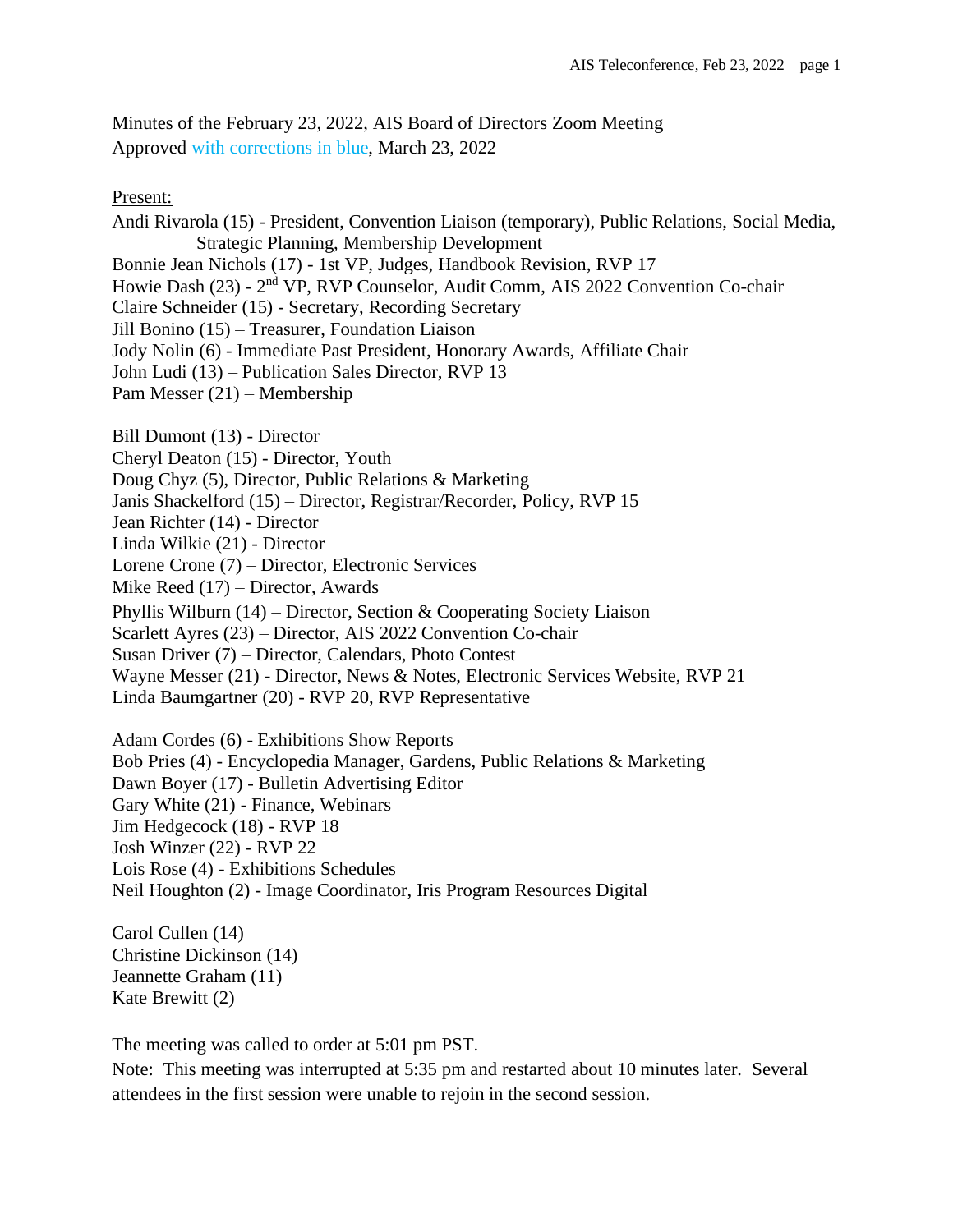1. Minutes from previous Zoom Meeting - Claire Schneider **Motion 1:** to approve the minutes from the January 26, 2022, Board Zoom Meeting. One correction: Motion 2 was approved. Motion by Scarlett Ayres and seconded by Phyllis Wilburn. Motion approved.

## **2. SPRING REPORTS**

President Report by Andi Rivarola - no report 1 st VP Report by Bonnie Nichols - no report 2<sup>nd</sup> VP Report by Howie Dash - no report Secretary Report by Claire Schneider - electronic report posted, information only. Immediate Past President by Jody Nolin - no report Recording Secretary Report by Claire Schneider - no report

Policy Report by Janis Shackelford - electronic report posted. The Motions Index has been updated.

Registrar Report by Janis Shackelford - electronic report posted.

 Janis shared the draft parentage diagram of one of the Schafer-Sacks irises. Because of the complex series of brackets and parentheses, the diagram is not accepted by the Janis' program. A suggestion was that Janis ask the hybridizer to provide the parentage diagram, either as a document or as a scan. Bob Pries volunteered to sort out the diagram.

## **OLD BUSINESS**

3. Convention 2022, Las Cruces, update - Howie Dash & Scarlett Ayres

An electronic report was posted. Approximately 210 have registered with 52 choosing to attend the optional tour. There are about 30 registered for the Geek Dinner. The deadline to register for the Convention has been extended to March 15. The convention gardens have been manicured. There are no more double rooms at the convention hotel, the Encanto, only king rooms. Howie has been working with the Hilton Garden Inn, about two miles from the Encanto Hotel, trying to arrange for rooms at the convention rate. Parking at the Encanto Hotel will be free. The Las Cruces shuttle will take reservations beginning March 1 from El Paso to the Encanto Hotel. It takes between 45 and 60 minutes to ride the shuttle from El Paso to the Encanto and vice versa. Regarding COVID protocols, the indoor mask mandate has been dropped for New Mexico, but we are waiting to hear if the TSA will drop the mask mandate for riders on buses. April is a month of high pollen activity in the Las Cruces area. A reaction to the pollen might be confused with a mild case of COVID. It is recommended that all convention attendees bring their own COVID test kit and masks. There will be summary of COVID protocols in the convention booklet.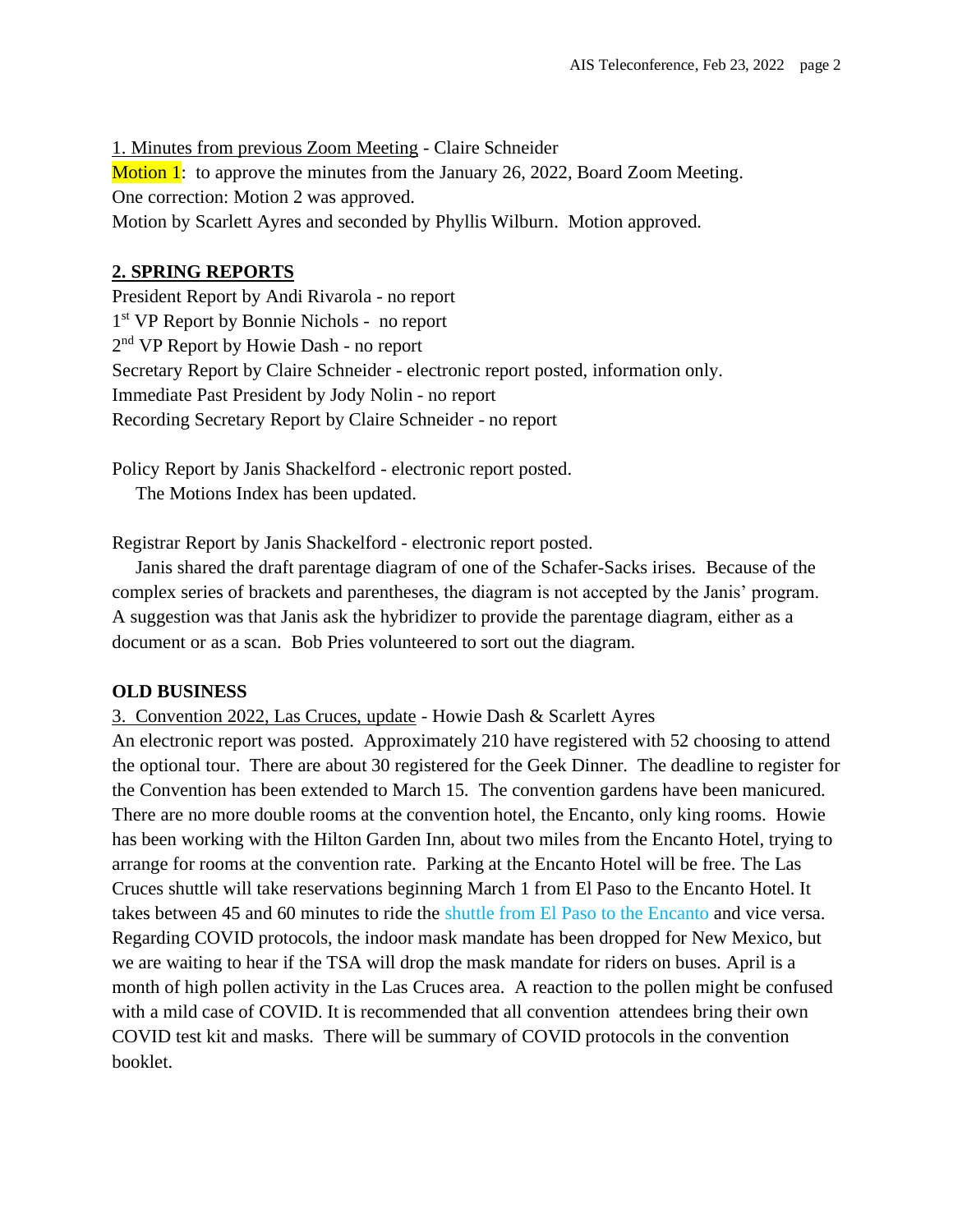### 4. Convention 2023, Dallas, update - Bonnie Nichols

In the next week, the convention committee will have their final negotiations and contract proposal for the hotel Marriott near the DFW Airport. The gardens are looking good.

### 5. Convention 2024, update - John Ludi

The committee will meet with the hotel next month. There will be a boutique The 2024 convention schedule will have a full week of activities.

### 6. Planned Giving - Andi Rivarola & Jill Bonino

Jill is preparing a presentation of planned giving options for the Finance Committee.

### **NEW BUSINESS**

### 7. Photo Contest - Susan Driver & Wayne Messer

There was an extended discussion about where and when the winners of the AIS Photo Contest should be published. The contest ends August  $1<sup>st</sup>$ , and the results are known by August  $15<sup>th</sup>$ . In previous years, the winners were announced in the winter issue of *Irises: the Bulletin*. The question is, should the winners be announced as soon as they are known or wait to be published in *Irises*? The consensus was to announce the winners as soon as they are known on the website and/or in *News & Notes*.

Because there were so many photos in the contest this year, Susan was able to use some of the non-winning photos in the *AIS 2023 Calendar*.

#### 8. Storefront update - John Ludi

The shipment of 750 copies of the *AIS 2023 Calendar* has arrived at the Storefront. John will be taking some calendars to Las Cruces.

John sent 750 copies of the *Basic Iris Culture Booklet* to Pam Messer, membership chair, earlier this week. Currently there are 250 copies left in the Storefront. The latest printing of the booklet was done by Sundance Press in 2012, where approximately 5000 copies were printed. John thinks that 250 copies are enough for this fiscal year, but he wants input from the AIS Board. In the past, this is the time of the year when clubs order packets of 25 booklets to have as handouts at shows and plant sales.

Discussion: Perhaps instead of mailing a copy of the booklet to new members, a pdf copy could be emailed. Judy Kiesling might have a pdf copy of the "Basic Iris Culture Booklet." There is a flip-form copy of the booklet on the e-member website.

9. The AIS Membership Drive has been extended to June 30, now March 1 to May 31. Motion 2: to extend the AIS Membership Drive to June 30<sup>th</sup>. Motion by Phyllis Wilburn and seconded by Doug Chyz. Motion passed.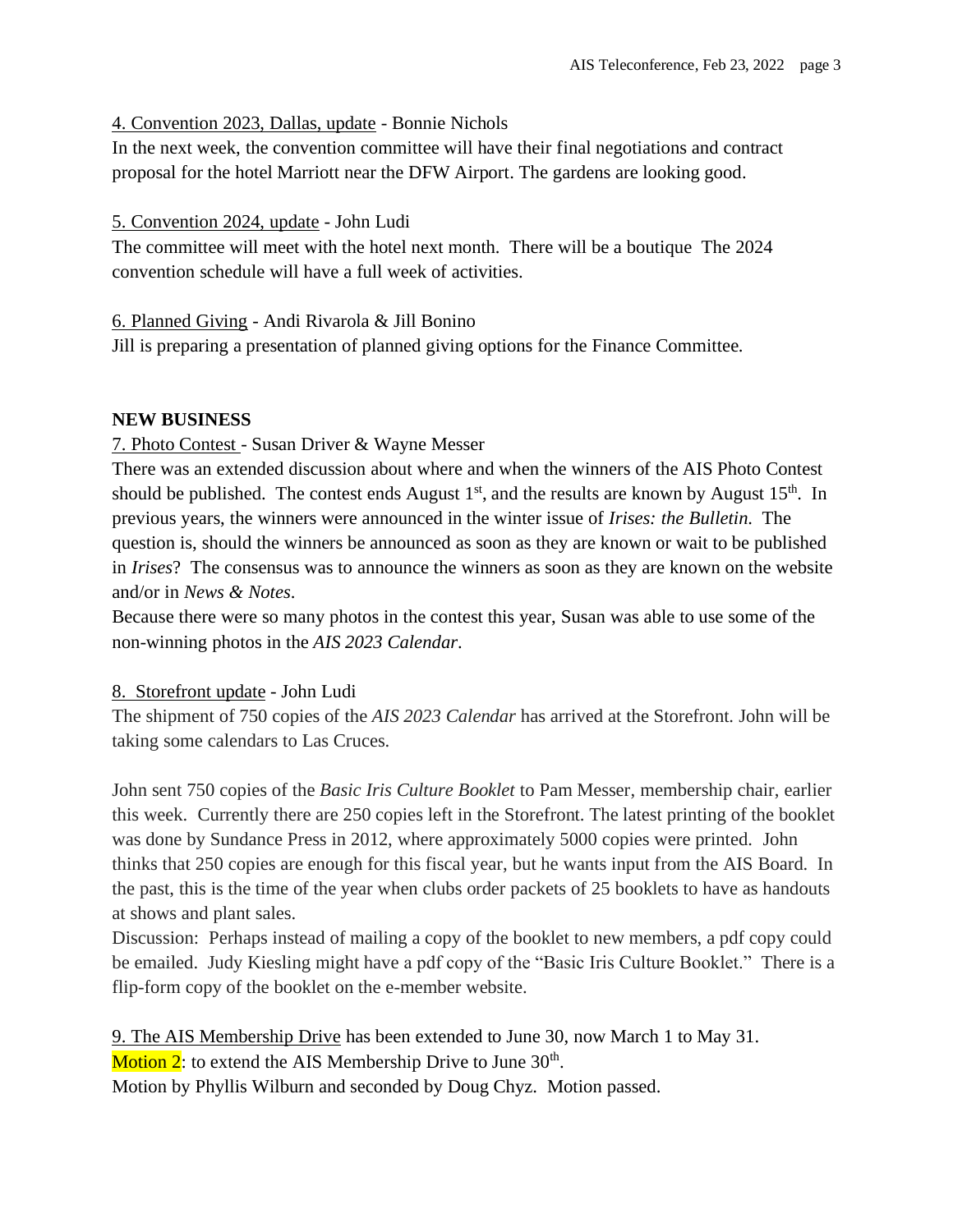Discussion: there is no change to the budget of the Membership Drive. Affiliates, sections, and cooperating societies are included in the Membership Drive.

Motion 3: To extend the AIS Membership Drive, from March 1 to June 30, and to include cooperating societies as well as sections and affiliate clubs. Motion by Janis Shackelford and seconded by Doug Chyz. Motion passed.

NOTE: Looking back, Motion 3 should have been an amendment to Motion 2. But, if that is the only parliamentarian error we made during this meeting, good for us.

## 10. R&I - Bob Pries

Traditionally, the registration information of iris has not gone into the *AIS Iris Encyclopedia (the wiki)* until the *R&I* (Registrations & Introductions) was printed.

Discussion: This would be registration information included in the *Iris Encyclopedia* on the individual cultivar pages. The entire *R&I* is not be published or posted in the *Iris Encyclopedia*. It is a time-consuming process to enter the registration information and photo into the *Iris Encyclopedia*, but Bob and his team of Encyclopedia workers will strive to have this information available before conventions. It is important that the *Iris Encyclopedia*, *Iris Register* and the *R&I* have identical information. It would be efficient and more accurate, if the registration information and photos could be posted to all three sources simultaneously. There was a discussion about the quality of photos and designation of an official photo for the registration of an iris.

Motion 4: to allow registration information to be added to the individual cultivar pages of the *Iris Encyclopedia* as soon as it becomes available and not wait for a *R&I* to be published. Motion by Doug Chyz and seconded by Jean Richter. Motion passed.

Janis Shackelford will create a pdf of registration information and send it to Bob Pries.

## 11. Webinars - Gary White

We had nice turnouts for the two February webinars: Doug Chyz on container iris and Patrick Spence on Japanese iris. "Awards and Ballots" by Gary White will be the webinar for March 2 and will count as a judges training (JT) for 1.5 hours. "Awards and Ballots, part 2" for 0.5 hours of JT will be the first half of the March 9 webinar. The second half of the March 9 webinar will be "Ethics" by Bonnie Nichols for 1 hour of JT. Both of these webinars originally were developed by Judy Kiesling and for these webinars, will contain updated information. A JT on "Awards and Ballots" will also be presented at the 2022 Convention in Las Cruces.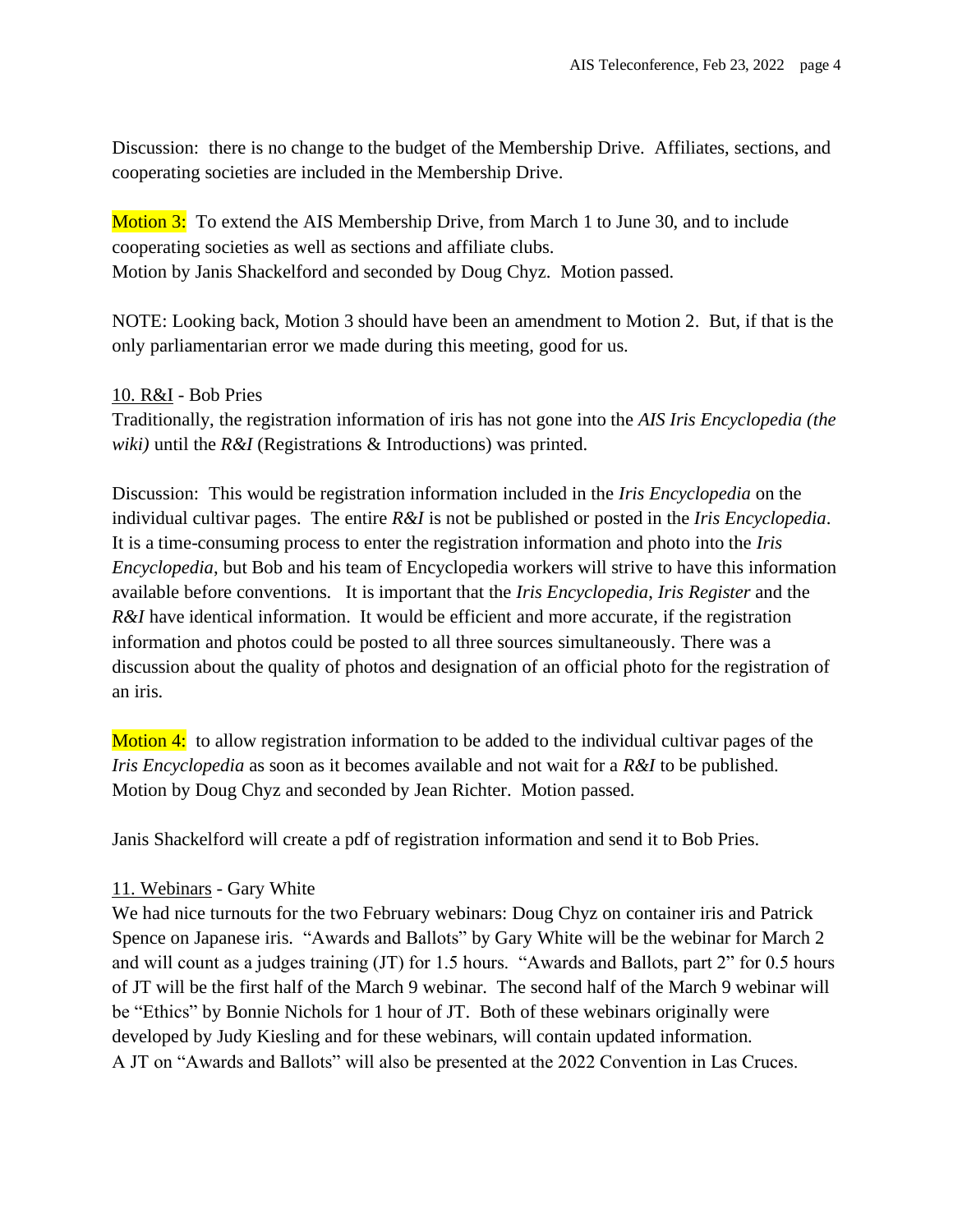Because of the convention, shows, treks and hybridizing, there are no webinars scheduled for April and May.

NOTE: The JT on Awards and Ballots will be replaced with a different training session.

Lois Rose has developed a program about show schedules and would be willing to do a webinar or presentation on this topic. It could be for information only or as a JT on the Fall 2022 Webinar Schedule.

# 12. Artistic Design Judge proposal - Dawn Boyer

Two electronic documents were posted, "Guidelines for Certification as an AIS Artistic Judge" and "Guidelines to be Grandfathered in as an AIS Certified Artistic Design Judge." Dawn reviewed both. The activity report for the Artistic Design judge could be an extra line added to the AIS Judges Activity Report.

Discussion: In order to be grandfathered as an AIS artistic design judge, the applicant must be an AIS judge. These guidelines do not prohibit using garden judges or other qualified people to judge the Artistic Design Division. Using certified AIS artistic design judges in a show will save the expense of hiring outside judges. It might be difficult for candidates for AIS artistic design judge to find enough shows where they can meet the hours of apprenticeship. One solution might be to promote virtual shows that include an Artistic Design Division. A virtual show that is nation-wide and on-going for 30 days would be an opportunity to engage many judges and apprentices as well as seeing some exceptional entries.

Dawn will present a program at the 2022 Convention in Las Cruces. We encouraged her to make it a two hour program, not just one hour.

## 13. Schedule of Spring Reports - Claire Schneider

Claire has created a tentative schedule for the spring reports and asked that anyone who wants to change the date of their report send her an email. The objective is to hear most of the reports in monthly Zoom meetings leaving only a few for the Spring Convention Board Meeting.

Reports scheduled for the March 23 teleconference (emphasis on publicity, publications, and membership development): Bulletin Editor – Jane Milliman Electronic Services – Lorene Crone & Wayne Messer Encyclopedia – Bob Pries Image Coordinator – Neil Houghton Iris Program (speakers) – Hooker Nichols Iris Programs (digital resources) – Neil Houghton Membership Development – Andi Rivarola